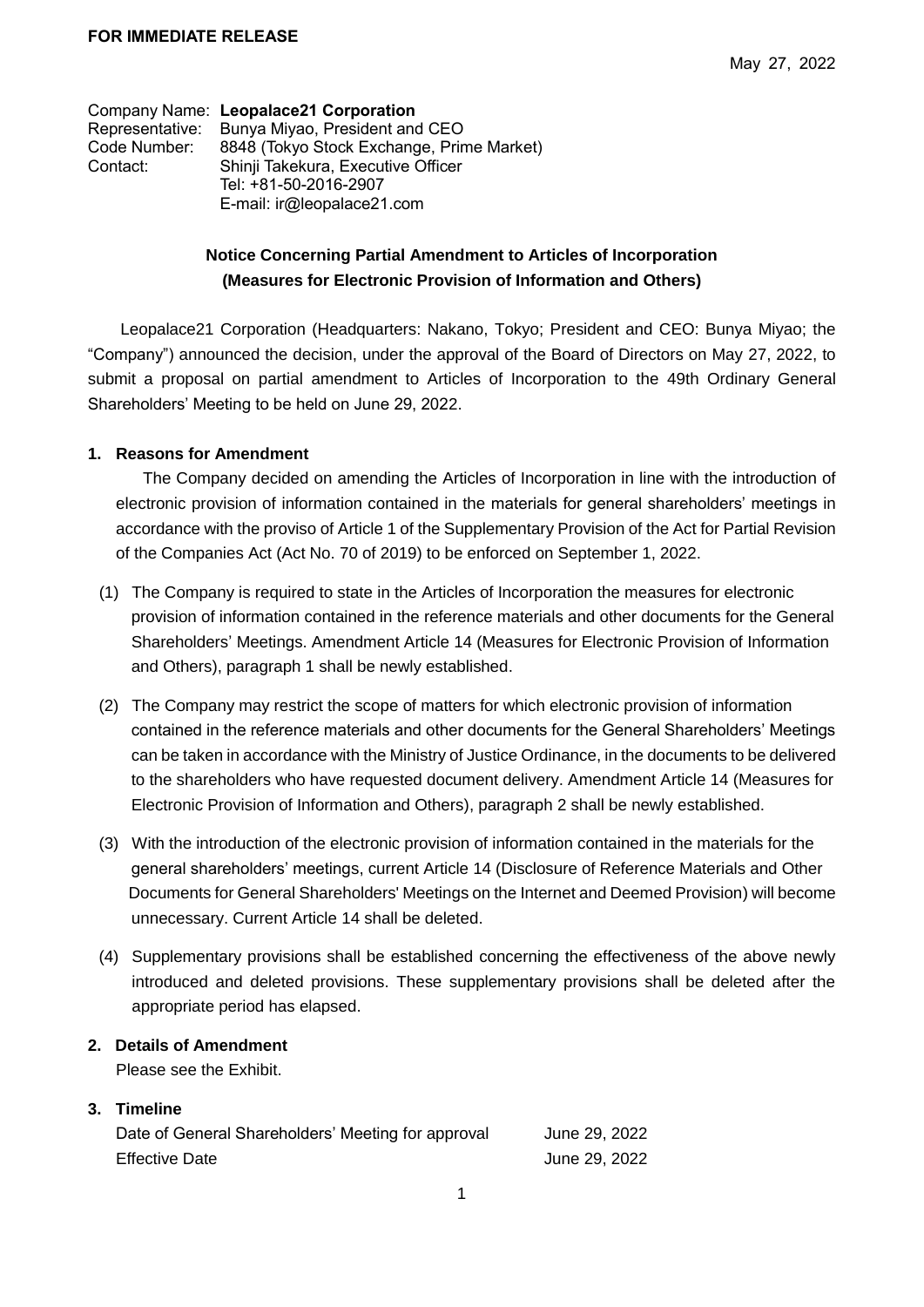| <b>Current Articles of Incorporation</b>     | Proposed amendments                                 |
|----------------------------------------------|-----------------------------------------------------|
| Article 1 - 13 < Omitted>                    | Article 1 - 13 < As per current Articles>           |
| (Disclosure of Reference Materials and Other | (Deleted)                                           |
| Documents for General Shareholders' Meetings |                                                     |
| on the Internet and Deemed Provision)        |                                                     |
| Article 14 The Company, when convening a     |                                                     |
| <b>General Shareholders' Meeting, may</b>    |                                                     |
| consider that it has provided the            |                                                     |
| shareholders by disclosing information       |                                                     |
| on the Internet in accordance with the       |                                                     |
| applicable Ordinance of the Ministry of      |                                                     |
| Justice. The information should be           |                                                     |
| described or presented in the                |                                                     |
| Reference Materials for a General            |                                                     |
| Shareholders' Meeting, Business              |                                                     |
| Reports, Financial Statements and            |                                                     |
| <b>Consolidated Financial Statements.</b>    |                                                     |
| (New)                                        | (Measures for Electronic Provision of Information   |
|                                              | and Others)                                         |
|                                              | Article 14 The Company, when convening a            |
|                                              | <b>General Shareholders' Meeting, shall</b>         |
|                                              | take measures for the electronic                    |
|                                              | provision of information contained in               |
|                                              | the Reference Materials and Other                   |
|                                              | Documents for the General                           |
|                                              | Shareholders' Meeting.                              |
|                                              | 2. The Company may refrain from                     |
|                                              | describing all or part of the matters for           |
|                                              | which electronic provision measures                 |
|                                              | can be taken, as provided by the                    |
|                                              | applicable Ministry of Justice                      |
|                                              | Ordinance, in the documents to be                   |
|                                              | delivered to the shareholders who                   |
|                                              | have requested delivery of the                      |
|                                              | document by the record date of voting               |
|                                              | rights.                                             |
| Article 15 - 42 < Omitted>                   | Articles 15 - 42 < As per current Articles >        |
| (New)                                        | (Supplementary Provisions)                          |
|                                              | (Transitional Measures for Electronic Provision of  |
|                                              | Information related to the General Shareholders'    |
|                                              | Meetings)                                           |
| (New)                                        | Article 1 The deletion of Article 14 of the current |
|                                              | Articles of Incorporation (Disclosure of            |
|                                              | <b>Reference Materials and Other</b>                |